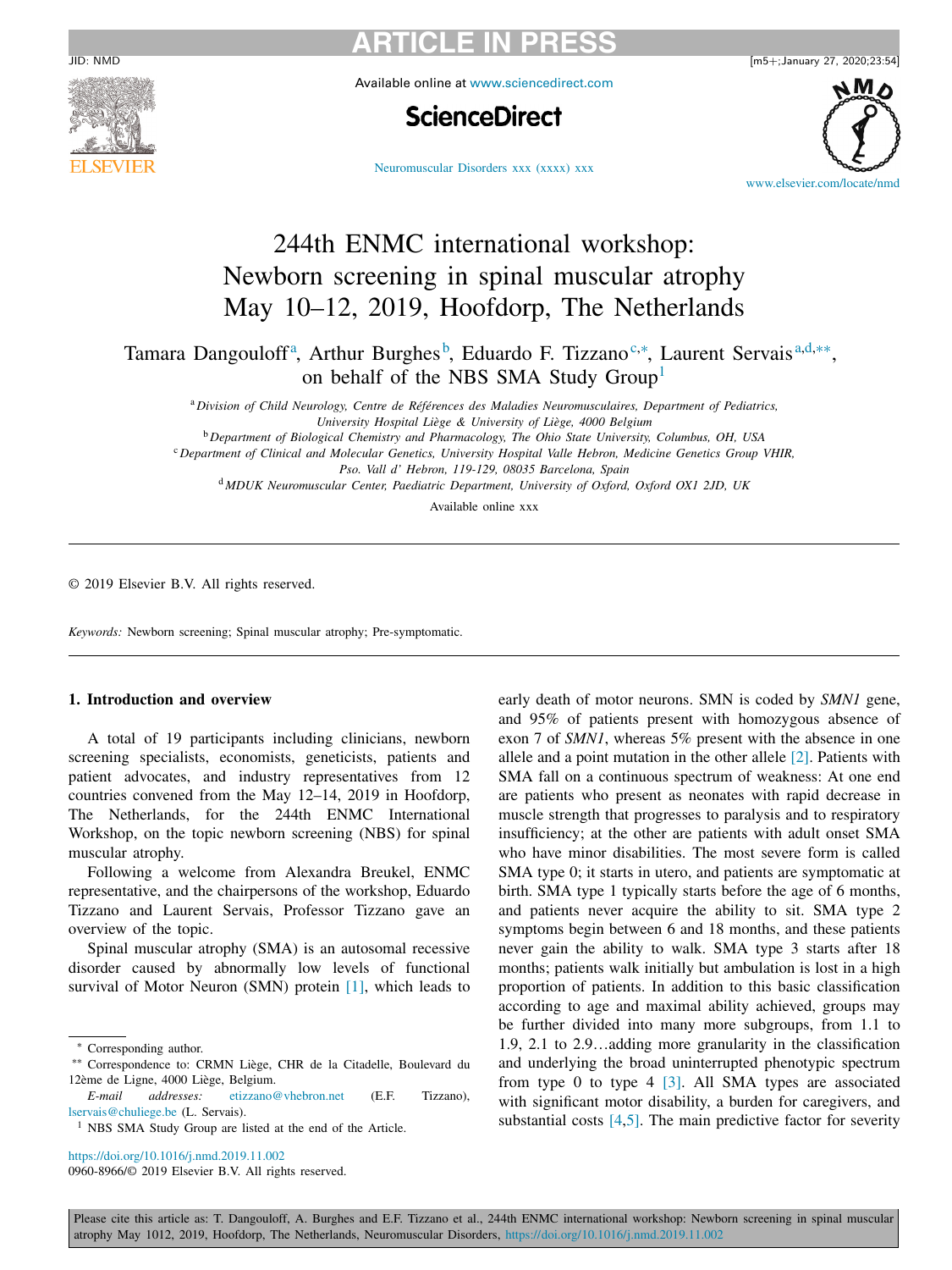2 *T. Dangouloff, A. Burghes and E.F. Tizzano et al./Neuromuscular Disorders xxx (xxxx) xxx*

is the number of copies of *SMN2*, a paralogous gene, from which a small amount of functional SMN protein is produced [\[6\].](#page-9-0)

Recently, several therapeutic agents for treatment of SMA have been approved for clinical use or are in late-stage development. Spinraza (Nusinersen), an antisense oligonucleotide alters splicing of the *SMN2* pre-mRNA to cause expression of the full-length SMN protein. Spinraza was approved by the Food and Drug Administration (FDA) in December 2016 and by the European Medicines Agency in June 2017 as the first tailored therapy for SMA [\[7\].](#page-9-0) The benefit of therapeutic intervention soon after onset of symptoms has been demonstrated in double-blind, placebocontrolled study as well as during the real-world data collection [\[8–10\].](#page-9-0) Anecdotal cases of success in treatment of pre-symptomatic patients have been presented or published [\[11\],](#page-9-0) and it has been reported that outcomes for 25 presymptomatic patients treated during an open-label study were dramatically more positive than for patients treated post-symptomatically [\[12\].](#page-9-0) Other approaches, including gene therapy and oral splicing modifiers currently in the late phase of clinical trial development [\[13–15\],](#page-9-0) have also shown promising results [\[16\].](#page-9-0) The gene replacement therapy, known as Zolgensma, was approved by the FDA in May 2019 for treatment of patients with SMA below the age of 2 years [\[17\],](#page-9-0) The benefit of early treatment with these agents in patients with SMA type 1 has also been suggested during ongoing studies.

Results from clinical trials indicate that early diagnosis should be facilitated. NBS for SMA meets the modified criteria proposed by Wilson and Jungner [\[18,19\]](#page-9-0) which are widely used to determine whether screening for a disease should be included in an NBS panel. These criteria include 10 different items:

- 1. The condition sought should be an important health problem.
- 2. There should be an accepted treatment for patients with recognized disease.
- 3. Facilities for diagnosis and treatment should be available.
- 4. There should be a recognizable latent or early symptomatic stage.
- 5. There should be a suitable test or examination.
- 6. The test should be acceptable to the population.
- 7. The natural history of the condition, including development from latent to declared disease, should be adequately understood.
- 8. There should be an agreed policy on whom to treat as patients.
- 9. The cost of case-finding (including diagnosis and treatment of patients diagnosed) should be economically balanced in relation to possible expenditure on medical care as a whole.
- 10. Case-finding should be a continuing process and not a "once and for all" project.

The recent availability of new treatments for SMA has provided impetuous to include screening for SMA in NBS programs [\[20–22\].](#page-9-0) Indeed, in the USA a number of states have implemented NBS and others are rapidly implementing it. (https://www.babysfirsttest.org/ [newborn-screening/rusp-conditions#spinal-muscular-atrophy\)](https://www.babysfirsttest.org/newborn-screening/rusp-conditions#spinal-muscular-atrophy) The aim of this workshop was to synthetize the currently available information on technical, ethical, economic, and practical aspects of NBS and to identify gaps in our current knowledge of patient identification and communication of diagnosis and treatment following NBS.

#### **2. Biomarkers and predictors**

**Arthur Burghes** gave an overview of the current SMA predictors. The first key modifier of the SMA phenotype is *SMN2* copy number. The second is the type of *SMN2* present; specific variants such as c.859G>C in exon 7 and the intron 6 variant A-44G both alter the amount of fulllength SMN produced from *SMN2* [\[23–26\].](#page-9-0) In general, there is strong correlation between the number of *SMN2* copies and SMA phenotype [\[6\].](#page-9-0) However, there are exceptions and only some of these are explained by variants in *SMN2* [\[25,26\].](#page-9-0) Other modifiers of SMA have been suggested, but there are no validated genetic markers yet that can be readily used in follow-up analysis to obtain a more accurate genotype versus phenotype correlation. In addition, it has been reported by several experts that the precise quantification of *SMN2* number varies from one lab to another, especially for the highest number of copies. Indeed Schorling et al. [\[27\]](#page-9-0) reported that on re-testing SMA patient samples, 9 out of 20 samples had a discrepant copy number determination. In experience of other expert labs, the observed discrepant copy number on retesting are usually consistent with phenotype. Issues concerning DNA quality and methodologies may underlie these discrepancies [\[6,27\].](#page-9-0) One particular concern is the rare occurrence of type 1 SMA cases with 4 or more copies of *SMN2.* Samples from these patients should be further analyzed to determine whether these diagnoses result from inaccurate copy number tests. In large collections of patients in laboratories with experience in *SMN2* determination, 4 copies of *SMN2* in type 1 has not been seen so it must be rare finding albeit its exact frequency is not known  $[6]$ . It would seem important to re-test these discordant samples to determine whether any patient with high *SMN2* copy number have severe illness as this is critical in risk assessment. It can be assumed that historical *SMN2* copy number data and phenotype gives a reasonable indication that the genotype versus phenotype correlation can be used to calculate practical risk estimates [\[6\].](#page-9-0)

Information on natural history and clinical evolution is crucial to facilitate decisions on benefits of early treatment. The main question after a newborn screen that is positive for *SMN1* deletion and a given copy number of *SMN2* is the probability of developing a particular form of SMA or of being asymptomatic for a long period of time [\[19\].](#page-9-0) The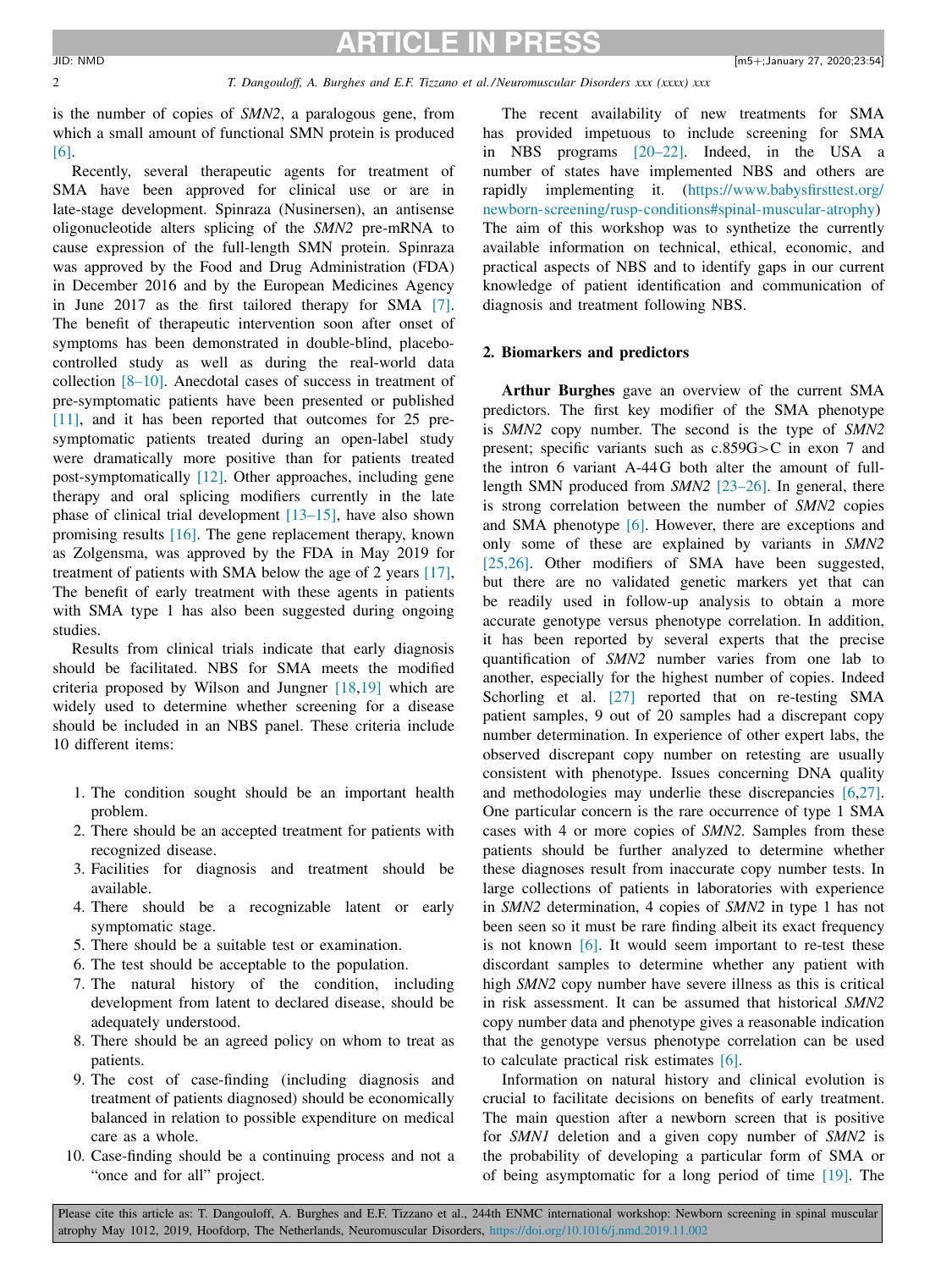calculations for this risk use a multinomial logistic regression model. In this model both the *SMN2* copy number and the type of SMA can be included and additional modifiers or factors such as *SMN2* variants (i.e., c.859G>C and A-44G) and gender can be included. Depending on the nature of the studies and the specifics of the dataset, a Bayesian calculation to determine posterior probability may be required, [\[6,28\]](#page-9-0) which gives a more accurate probability of developing a specific phenotype. The known *SMN2* variants account for some cases where phenotype is milder than would be expected based strictly on *SMN2* copy number [\[6,25,26\];](#page-9-0) however, there are a large number of cases that are milder than expected without these variants, and these are under active investigation to identify additional modifiers at the DNA level. It is likely that a number of these modifiers lie outside the *SMN* gene region. The identification of additional modifiers will improve prediction of phenotype by genotype and can be incorporated in the model.

**Wildon Farwell** discussed recent findings regarding neurofilaments in the context of NBS. Neurofilaments are intermediate filaments uniquely expressed in neuronal cells that, together with microtubules and microfilaments, make up the neuronal cytoskeleton [\[29,30\].](#page-9-0) Neurofilaments are composed of three proteins differentiated by molecular weight — light, medium, and heavy — that are released into the extracellular fluid during axonal degeneration [\[29,30\].](#page-9-0) Neurofilaments heavy and neurofilaments light have been proposed as biomarkers of disorders characterized by axonal injury and degeneration, and their clinical utility in diseases such as multiple sclerosis and amyotrophic lateral sclerosis is being explored [\[30\].](#page-9-0) Axonal neurofilaments are predominately phosphorylated, conferring resistance to protein degradation [\[29\].](#page-9-0)

The natural disease course of SMA can now be significantly altered with treatment [\[7,31,32\],](#page-9-0) and therefore strategies to assess disease activity and monitor treatment response are needed. Biogen has investigated plasma levels of phosphorylated neurofilaments heavy (pNF-H) in children with and without SMA using blood samples collected at baseline from participants in Spinraza clinical trials (with presymptomatic, infantile-onset or later-onset SMA [*n*=302]) and from children without SMA (*n*=34), as well as change in pNF-H with treatment. The levels of pNF-H were measured using the ProteinSimple<sup>®</sup> enzyme-linked lectin assay [\[33\].](#page-9-0) In children without SMA, pNF-H levels were highest in the youngest infants and appeared to decline with age: median (range) in those aged  $\langle 1 \rangle$  year was 1510 pg/mL (579– 7030;  $n=6$ ) compared with 124.5 pg/mL (below the limit of quantification–395;  $n=28$ ) in those aged 1 to 18 years  $(p=0.0002)$  [\[34\].](#page-9-0) In children with SMA, baseline plasma pNF-H levels were higher than levels in children without SMA, and were highest in the youngest affected individuals; these individuals were pre-symptomatic and generally had two *SMN2* copies [\[35\].](#page-10-0) In individuals with pre-symptomatic or infantile-onset SMA who received Spinraza treatment, pNF-H levels declined during the loading period of Spinraza and then remained relatively stable over the course of the

study [\[34,](#page-9-0)[35\].](#page-10-0) In contrast, participants who received sham treatment experienced a steady, gradual decline in pNF-H over the course of the study [\[34\].](#page-9-0) Results from additional analyses demonstrated the potential of pNF-H levels after initiation of treatment with Spinraza to predict future motor function improvement. Taken together, the results suggest that pNF-H may be a useful biomarker for predicting motor function outcomes in SMA. The utility of additional markers in cerebrospinal fluid of treated SMA patients is also matter of active research [\[36,37\].](#page-10-0)

#### **3. Techniques of NBS**

**François Boemer** presented the validation of an inhouse technique for NBS designed to specifically recognize homozygous deletions of exon 7 in the *SMN1* gene [\[22](#page-9-0)[,38\].](#page-10-0) To ensure the specificity for *SMN1* and to avoid any *SMN2* gene detection, qPCR screening assay was designed with a specific locked nucleic acid probe. The newborn screening center in Liege, Belgium, initiated a 3-year pilot study to screen all newborns in its area on March 5, 2018. Thereafter, several improvements allowed shortening of the turnaround time. The technical refinements, the acquisition a new qPCR instrument, the hiring of a dedicated lab technician, and the extension of the project to all Southern Belgium allowed the delay between birth and results availability from 14.2 days when screening was initiated to the current 8.5 days.

**Mikael Hjort** presented PerkinElmer's objectives for NBS. Panel expansion to include screening for additional diseases, like SMA, and introduction of new technologies will present challenges to NBS laboratories. Use of liquid handlers, automation, and dedicated software solutions will become routine in NBS workflows.

SMA NBS assays detect *SMN1* exon 7 deletion in a qualitative manner and carrier detection should be avoided. To ensure specificity of the SMA assay, modified nucleotides such as locked nucleic acid probes can be used to ensure specificity for *SMN1*. *SMN2* copy number determination can be part of the NBS workflow as a second-tier testing utilizing droplet digital Polymerase Chain Reaction (PCR) technology; however, this should not be considered as a critical part of the NBS program as it can be also done outside the NBS laboratory during the confirmation stage.

The SMA NBS assay can be multiplexed together with the severe combined immunodeficiency screening assay. Furthermore, multiplexing of T-cell receptor excision circles, kappa-deleting recombination excision circles, and *SMN1* can be done in one assay utilizing real-time PCR technology without increasing daily hands-on workload and complexity. The combination of simple DNA extraction, multiplexing, and automation allows maximum efficiency in the workflow.

During discussion, it was noted that none of the methods currently employed in NBS for SMA allows detection of point mutations in *SMN1.* Thus, about 5% of cases will remain undiagnosed until manifestations of the disease occur and specific genetic tests are performed.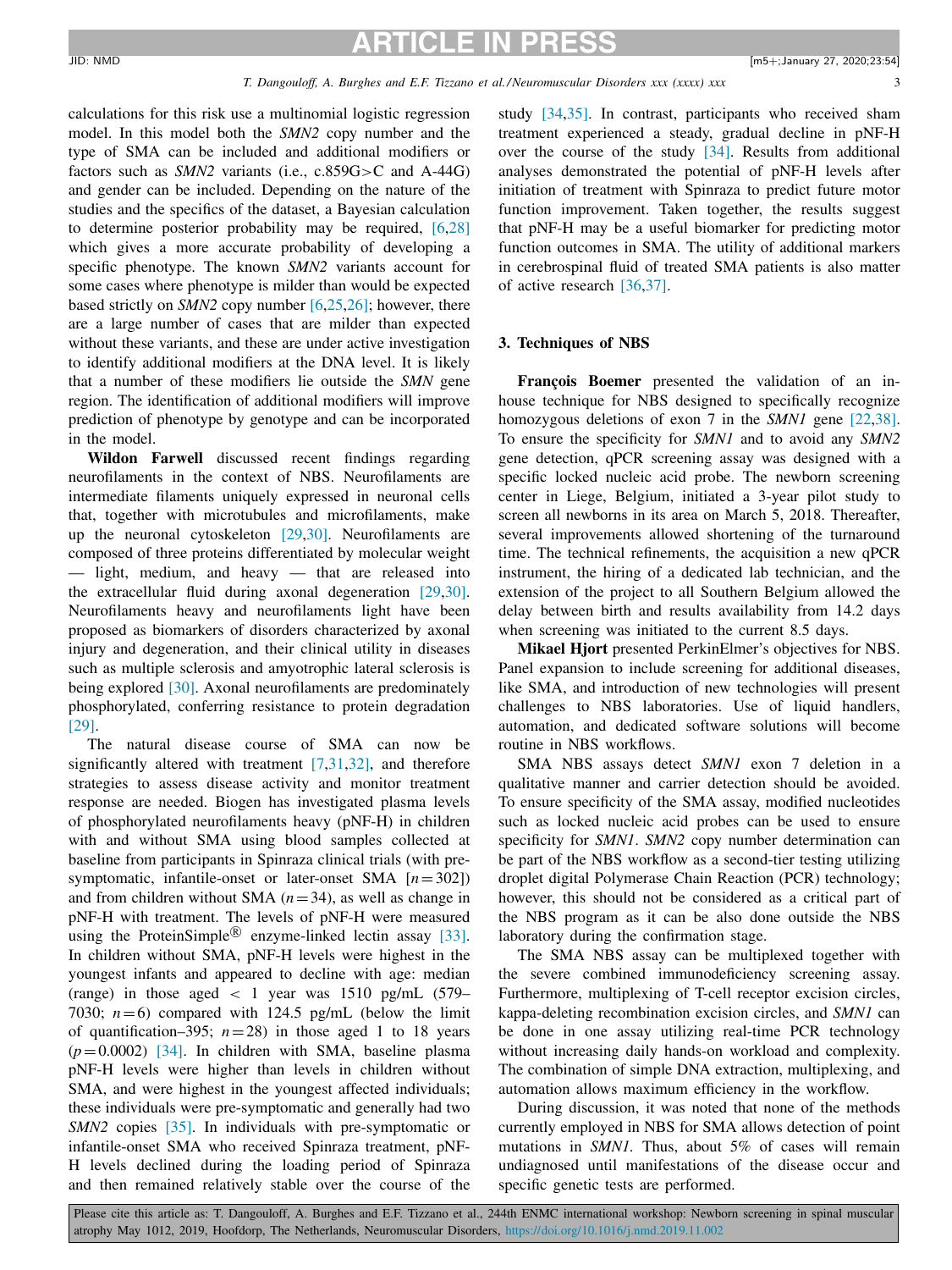# 4 *T. Dangouloff, A. Burghes and E.F. Tizzano et al./Neuromuscular Disorders xxx (xxxx) xxx*

**ARTICLE IN PRESS**

#### Table 1

Ongoing SMA screening projects in Europe.

|                                               | Germany                                                       | Italy                                                                                           | Belgium                                                              | Spain                                                                                         |
|-----------------------------------------------|---------------------------------------------------------------|-------------------------------------------------------------------------------------------------|----------------------------------------------------------------------|-----------------------------------------------------------------------------------------------|
| Type of consent                               | Information of the parents,<br>additional Informed<br>consent | Consent (information<br>during pregnancy, flyer,<br>social media camping,<br>consent signature) | No consent (as for other<br>NBS), informed consent for<br>confirming | Proposal of Information flyer,<br>informed consent for<br>confirming positive cases           |
| Type of assay                                 | Real-time PCR                                                 | Real-time PCR (dedicated<br>DBS)                                                                | Real time $PCR + MLPA$ for<br>positive cases                         | Real-time PCR coupled with<br>severe combined<br>immunodeficiency +MLPA<br>for positive cases |
| Multi-site or single site test                | Central for Bavaria                                           | 1 central lab                                                                                   | 1 central lab                                                        | 1 central lab                                                                                 |
| Budget per infant screened                    | Non-available                                                 | $2.35 - 3.35$ euros                                                                             | $2.5$ euros/sample + tech                                            |                                                                                               |
| Starting date                                 | 15/01/2018                                                    | 15/03/2019                                                                                      | 05/03/2018                                                           | Not yet                                                                                       |
| Expected births per year (pilot)<br>duration) | 150,000/year (3 years)                                        | 70-80,000/ years (2 years)                                                                      | $60,000$ /year (3 years)                                             | 60-70,000/year                                                                                |
| Number of patients screened so<br>far         | 178,000                                                       | >7000                                                                                           | 42,000                                                               | $\overline{0}$                                                                                |
| Number of positives cases                     | 25 (1/7100)                                                   | $\Omega$                                                                                        | 6(1/7000)                                                            | $\theta$                                                                                      |
| Treatment                                     | 2 and 3 copies                                                | 2 and 3 copies                                                                                  | 2, 3 and 4 copies                                                    |                                                                                               |
| Number of copies per patients                 | 11 with 2 copies,                                             |                                                                                                 | 2 with 2 copies                                                      |                                                                                               |
|                                               | 5 with 3 copies,                                              |                                                                                                 | 2 with 3 copies                                                      |                                                                                               |
|                                               | 9 with 4 copies                                               |                                                                                                 | 2 with 4 copies                                                      |                                                                                               |

#### **4. NBS programs**

Programs from the USA and several European countries were discussed, with the aims of comparing costs, organization, attitude towards informed consent, and techniques (Table 1).

**Arthur Burghes** gave a general overview of the status of SMA NBS in the USA. A number of states have started NBS for SMA, for instance Minnesota, Indiana, Utah and other states have legislation mandating this screening and some states such as Ohio are implementing it in pilot studies. A number of these states are using the real-time PCR assay developed by the Centers for Disease and Control to detect the loss of *SMN1* exon 7. This assay was developed to be used in combination with the assay for detection of severe combined immunodeficiency (the TREC assay), which is also a DNAbased test. This allows rapid and inexpensive implementation of the assay as all states are performing severe combined immunodeficiency screening. The assay described above that was developed by PerkinElmer is very similar but the exact differences between the two cannot be determined due to lack of information concerning the primers and probes in the PerkinElmer assay. In the case of New York [\[21\],](#page-9-0) the lack of *SMN1* is first determined and then the copy number of *SMN2* is determined concurrently with confirmatory tests. The aim is rapid reporting of the results to the physician to allow rapid treatment. To date, there are no data available on the number of babies screened or the number of patients identified.

**Francesco Danilo Tiziano** described the status of the Italian NBS for SMA. The pilot project that is ongoing in Italy was designed as an epidemiologic study with the goal of establishing the incidence of SMA in two regions: Lazio and Tuscany. Informed consent is required. Due to the duration of the study (two years) and the limited estimated number of patients (about 20), no formal analysis of treatment efficacy is planned. The pilot project is aligned to the extended metabolic NBS that is mandatory by law, and exploits the same infrastructure for the management of samples. In contrast with the US and Belgian organization, a dedicated dried blood spot (DBS) is used for SMA. The diagnostic testing is centralized in a single center, the Catholic University in Roma. The genetic test is performed using an in-house assay based on real time PCR. The assay has been validated for carrier testing and *SMN2* copy number assessment, has been adapted for an automatic analytic pipeline in small reaction volumes, and coamplifies *SMN1* and *SMN2* exon 7, which are differentiated by different Taqman MGB probes. *SMN2* is amplified as a PCR positive control. Positive samples are confirmed by a second DNA extraction from the same DBS. Subsequently, the family is invited for genetic counselling to explain the condition, prognosis, and therapeutic opportunities. On that occasion, a fresh blood sample is collected from the child, and an appointment is made for the neonate at a tertiary neuromuscular center, which will be kept assuming that confirmatory testing is positive. An official report, which includes the *SMN2* copy number, is provided to the family in order to obtain the reimbursement of the treatment by the National Health System. The pilot project started in the single center for the exploratory phase on March 15, 2019: So far, over 7000 newborns have been screened, and no patients have been reported. The screening was extended to all newborn centers in July.

**François Boemer** described the implementation of the Belgian NBS. A 3-year pilot study was initiated on March 5, 2018 in a Belgian neonatal screening laboratory to cover 17,000 newborns per year [\[22\].](#page-9-0) The extension of the program's coverage to the whole of southern Belgium (French-speaking Belgium: Wallonia-Brussels federation), extending the population's coverage to 55,000 babies per year, was carried out 9 months after the launch of the pilot study. The SMA NBS follows the general NBS process, using the same DBS. Similarly, to any screening in Southern Belgium,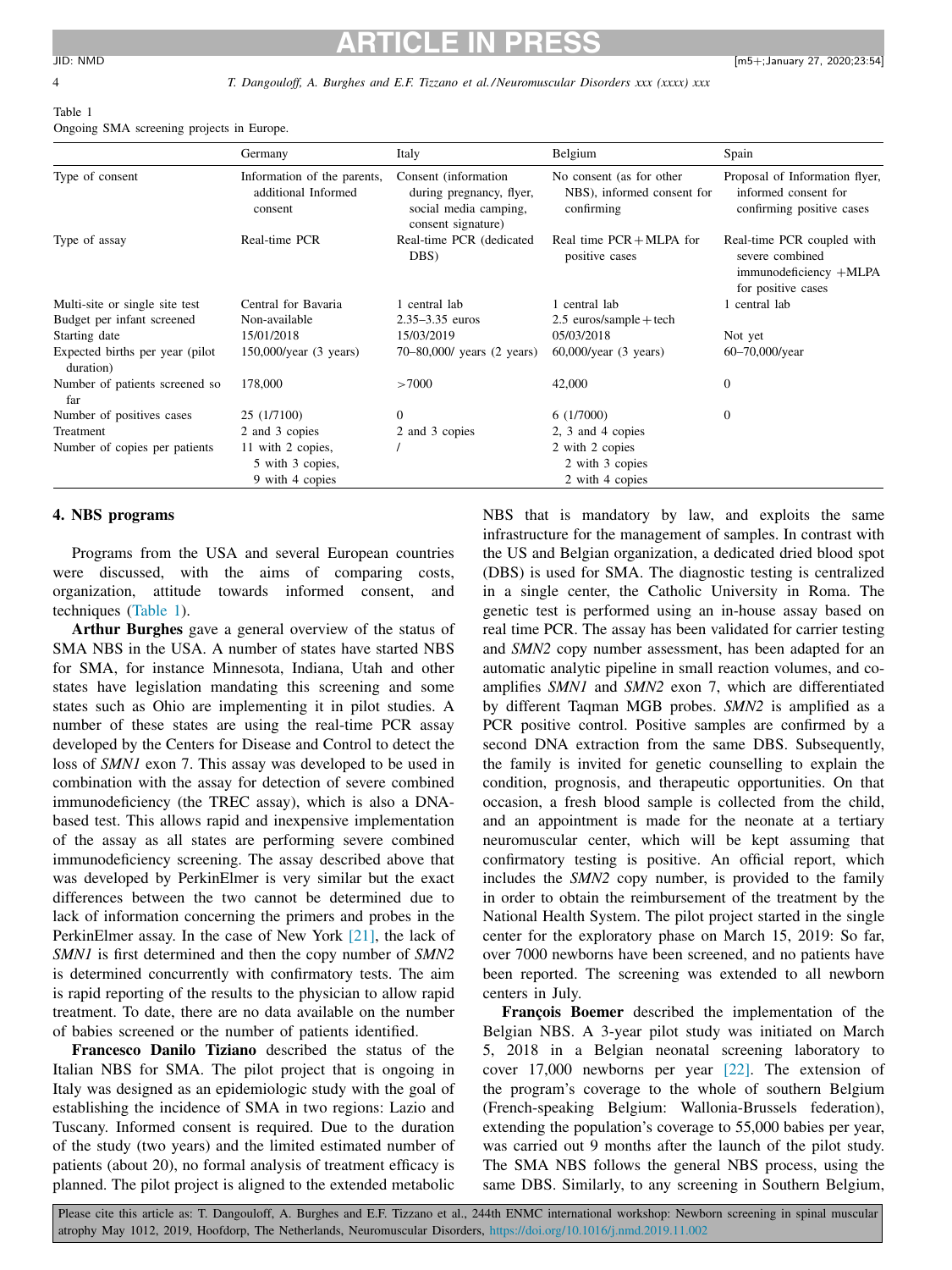parents are informed of the existence of a screening for several diseases and have the option to opt out; parents rarely choose not to have the screening. Formal signed consent is not required. After more than one year of screening, 42,000 newborns have been tested for SMA. Six cases of SMA were identified: two children with two copies of *SMN2*, two children with three copies, and two with four copies. This corresponds to an incidence of 1 in 7000. All identified patients have received treatment with Spinraza or have been included in a gene or oral therapy trial and are being monitored by clinical and physical therapy tests including the CHOP-intend and the Bayley test (motor and cognition). A medical-economic analysis of the project is being carried out, with questionnaires on quality of life and cost caused by the disease. Over the course of the project, public engagement through mainstream media and Facebook [\(http://facebook/sunmayariseonsma\)](http://www.facebook/sunmayariseonsma) are ensuring visibility.

**Wolfgang Müller-Felber** reported on the German pilot project based on PCR of DBS samples [\[39\].](#page-10-0) Starting in January 2018 the project, which is still going on in three centers in the southern and western part of Germany (Munich, Essen, and Münster) and which was started as a collaboration project with the Cystinosis Foundation, had screened 178,000 newborns through by the end of March 2019. Twenty-five children with homozygous mutations in the *SMN1* gene were identified for an incidence of 1 in 7120. Sixteen children (64%) had two or three copies of *SMN2*, and the remaining four and more copies. Treatment was offered to all children with two or three *SMN2* copies. In 12 children treatment with Spinraza was started immediately after confirmation of the diagnosis. All children are undergoing regular clinical and physiotherapeutic tests. HINE and CHOP-Intend scores show near normal development in all children who began treatment prior to onset of symptoms. In one child with four copies of *SMN2* symptoms appeared at 10 months of age. NBS was well accepted by the parents. The project will be continued until NBS is part of the general NBS program in Germany.

**Eduardo Tizzano** presented a proposal for a NBS project in Catalonia. Among the different programs of NBS in Spain there is a large heterogeneity in the 17 autonomous regions that are responsible for new program implementation, with screening for 7 to up to 30 diseases depending on the region. Catalonia has approximately 7,500,000 inhabitants and between 60,000 and 70,000 births per year. NBS screening in Catalonia started in 1968 and includes 24 diseases. Catalonia was the first region in Europe to include severe combined immunodeficiency by T-cell receptor excision circles determination, to which the SMA NBS could be coupled. Initial guidance to run a pilot project is under review by health authorities responsible for the regional NBS program. The proposal is to initially conduct SMA screening through the overall process of NBS, and the analysis will be centrally performed. A flyer about the purpose of this pilot study will be included in the initial information that is given to the families during the collection of blood, and families may choose not to participate. Informed consent will be collected at the stage of diagnosis confirmation, which

will be performed in the reference center. Communication of diagnosis is considered to be a crucial issue in the project and is expected to be provided by an expert team of genetic counselors and pediatric neurologists with psychological support for decision making.

**Kacper Rucinski** described the ongoing efforts to initiate pilot projects of SMA NBS in Central and Eastern Europe. Pilot projects in Hungary and Poland were outlined. The Polish project aims to screen 120,000 newborns over two years and is in a more advanced stage of planning than is the Hungarian program.

#### **5. Treatments**

**Enrico Bertini** presented the data from the Biogensponsored NURTURE study (NCT02386553) of Spinraza efficacy. Spinraza was the first approved treatment for SMA. Interim results were presented as of May 2018. Treatment was initiated prior to symptom onset in infants with two or three *SMN2* copies. Enrolled infants were aged  $\leq 6$  weeks at first dose, clinically pre-symptomatic, had a compound muscle action potential (CMAP) above 1mV and were genetically diagnosed with SMA. The primary endpoint is time to death or respiratory intervention ( $>6$  h/day continuously for  $>7$ days or tracheostomy). A total of 25 infants (2 copies *SMN2*,  $n=15$ ; 3 copies,  $n=10$ ) were enrolled with a median age at last visit of 26.0 months (range 14.0–34.3 months). As of May 2018, all infants were alive, and none required permanent ventilation. Four infants (all with 2 *SMN2* copies) required respiratory intervention for ≥6 h/day continuously for ≥7 days during acute, reversible illness. All infants achieved the WHO motor milestone sitting without support, 22 of 25 (88%) achieved walking with assistance, and 17 of 22 (77%) were walking alone [\[12\].](#page-9-0) pNF-H levels rapidly declined during the Spinraza loading phase and then stabilized. At baseline, pNF-H were considerably elevated in individuals with two copies of *SMN2*. Adverse events occurred in all infants; 20 of 25 had adverse events that were mild or moderate in severity; nine had severe adverse events. No new safety concerns were identified. There was continued benefit to infants who initiated Spinraza before symptom onset, emphasizing the value of early treatment made possible by NBS. This open ongoing trial will also identify biomarkers to use in the presymptomatic treatment approach.

**Imran Kausar** presented data on the AveXis AAV9-based gene therapy Zolgensma (previously known as AVXS-101) pre-symptomatic clinical trial (SPR1NT, NCT03505099) in SMA. The data are the most recent data cut from the ongoing SPR1NT trial and were recently presented at the American Association of Neurology meeting in Philadelphia, PA, USA. SPR1NT is a Phase 3, open-label, single-arm, multi-center trial designed to evaluate the safety and efficacy of a onetime intravenous infusion of Zolgensma in pre-symptomatic patients with SMA and two or three copies of *SMN2* who began treatment at ≤6 weeks of age. The primary outcome measure for patients with two copies of *SMN2* is independent sitting for  $>$ 30 s by 18 months. The primary outcome measure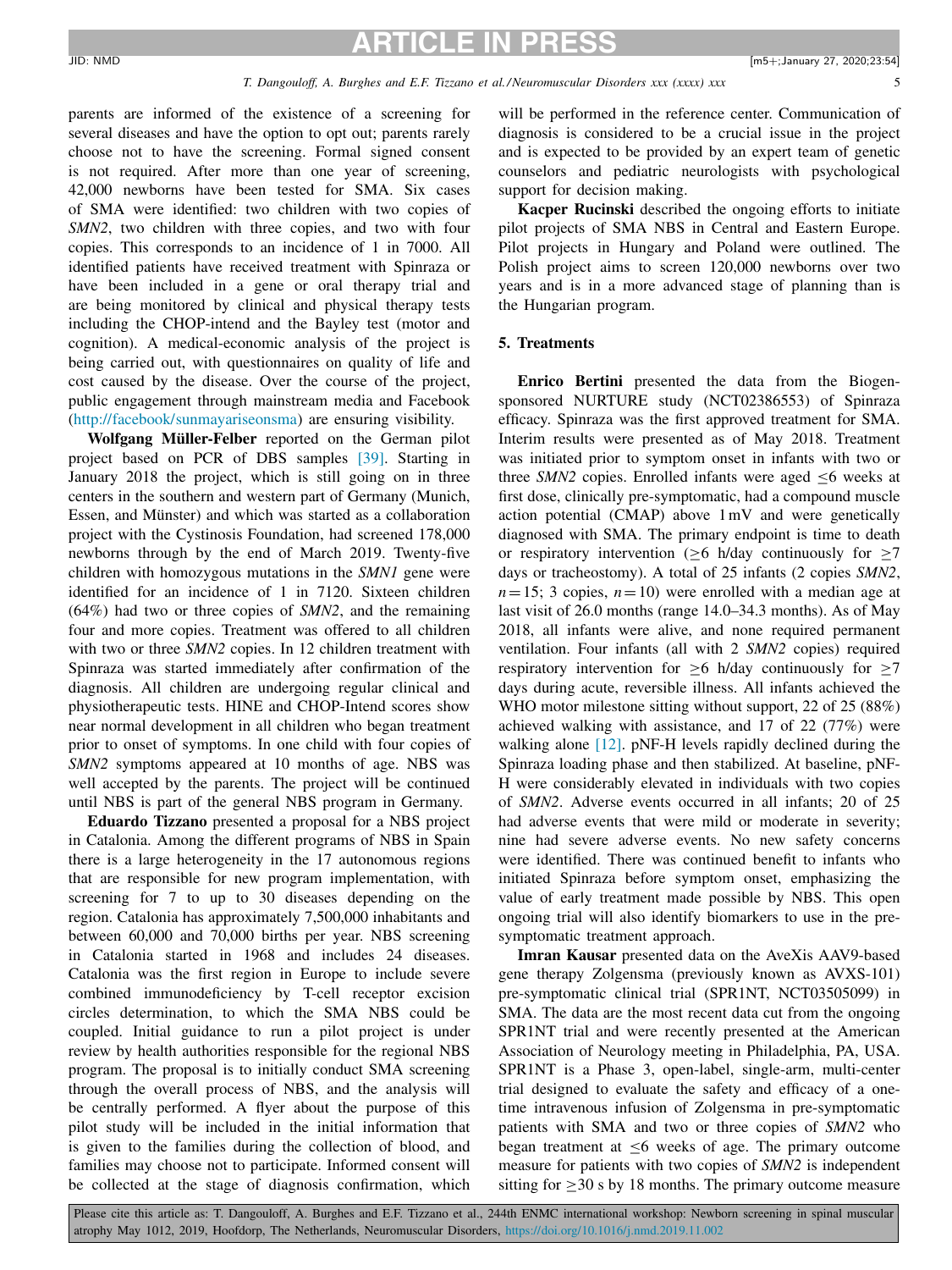#### 6 *T. Dangouloff, A. Burghes and E.F. Tizzano et al./Neuromuscular Disorders xxx (xxxx) xxx*

for patients with three copies of *SMN2* is standing without support for at least three seconds by 24 months.

As of March 8, 2019, all patients (18/18) were alive and event-free. One patient was enrolled into SPR1NT with four copies of SMN2 and was assessed for safety but not efficacy as this patient did not meet the intent-to-treat criteria. The median duration of follow-up was 5.4 months, and the median age was 6.1 months. Among patients with two copies of *SMN2*  $(n=8)$ , a mean 8.9-point improvement from baseline in CHOP-INTEND was achieved 1 month post dosing, and a mean score of 8.4 points in Bayley-III Gross Motor was achieved by 2 months after dosing. All patients achieved or maintained a CHOP-INTEND score of 50 points, with four patients achieving a score of 60 points and three patients achieving the maximum score of 64.

Patients with two copies of *SMN2* reached age-appropriate motor milestones, including four patients who could sit without support for at least 30 s according to Bayley-III Gross Motor criteria, and one patient who could stand with assistance for  $\geq 2$  s. Untreated natural history indicates that most patients with two copies of *SMN2* never sit without assistance.

Serious adverse events were cases of croup  $(n=1)$ , lethargy  $(n=1)$ , and hypercalcemia  $(n=1)$ , all of which resolved and were considered unrelated to treatment by investigators. Other observed adverse events included elevated transaminases, elevated blood creatine phosphokinasemuscle/brain, and elevated troponin.

**Ksenija Gorni** presented the study design and the inclusion/exclusion criteria of the RAINBOWFISH trial (NCT03779334) designed to evaluate efficacy, safety, pharmacokinetics, and pharmacodynamics of Risdiplam. Risdiplam is a small-molecule splicing modulator that will be given orally. Infants with one to four copies of *SMN2* will be included in the study, and the primary analysis will be performed considering at least 10 babies with two *SMN2* copies. Similar, to other studies in pre-symptomatic infants with SMA, the inclusion age will be  $\leq 6$  weeks at time of first dose. Enrollment into this study has just begun and no data are available.

The use of NBS modalities has been discussed for RAINBOWFISH, considering the global nature of the study, which involves geographies with differing standard of care. NBS that is being utilized will follow an ad hoc approach using existing NBS programs when present and supporting ongoing pilots and starting new efforts where NBS is not readily available.

#### **6. Alternatives to NBS**

**Eduardo Tizzano** presented the carrier screening concept as an alternative to NBS. NBS is considered a reasonable initial approach to prevent and modify the trajectory of SMA, given the movement from treating patients with manifesting disease, which constitutes a tertiary prevention in patients with early symptoms, to a secondary prevention in asymptomatic patients. However, it is envisaged that in the future there will be consolidation of carrier screening programs in the population for primary prevention of SMA [\[19\].](#page-9-0) The final result will be a decrease of the incidence and prevalence of the disease with a potential positive impact on the health system considering the burden of the disease and the high cost of new treatments [\[40\].](#page-10-0) Carrier screening in SMA may be triggered by a family history of SMA or as part of a general screening programs. These programs could be SMA specific, as are the geography- or population-based screenings conducted for carriers of recessive conditions that are observed in limited locations or ethnic groups (e.g., Tay Sachs [\[41\],](#page-10-0) cystic fibrosis [\[42,43\],](#page-10-0) thalassemia [\[44\]\)](#page-10-0), or as part of expanded (commercially available) carrier screening next generation sequencing genetic panels that are offered for several autosomal recessive conditions. This type of screening is done in potential gamete donors in some fertility and reproduction clinics [\[45\].](#page-10-0)

Parents of SMA patients are not always carriers since a small proportion of patients have pathogenic variants that occurred de novo or that resulted from germinal/somatic mosaicism [\[46\].](#page-10-0) Thus, even a universal carrier screening program will not make SMA disappear. SMA carrier detection should be a quantitative method that detects one copy of *SMN1* in classical 1/0 carriers. A small proportion of carriers have two *SMN1* copies in *cis* and none on the other allele (2/0 carriers). The current carrier diagnosis methods based on the *SMN1* dosage do not allow discrimination between 1/1 non-carriers and 2/0 carriers when an individual shows two *SMN1* copies. Although the presence of some polymorphisms in *SMN1* can aid in categorization of a risk group of 2/0 carriers [\[47\],](#page-10-0) its absence in a person with two *SMN1* copies does not preclude 2/0 carrier status limiting the utility of this analysis to some populations [\[48\].](#page-10-0) Testing of parents to exclude the presence of a chromosome with more than one *SMN1* copy is usually confirmatory to interpret the case under study as 1/1 non-carrier [\[46,48\].](#page-10-0)

There was an overall agreement that NBS and carrier screening programs are two complementary approaches to SMA prevention. Carrier screening by next generation sequencing has the potential to detect *SMN1* point mutations that are false negative in the NBS programs. By contrast a carrier screening program will not cover homogenously and universally the whole population, the 2/0 carriers, de novo mutations as well as non-biological filiation will contribute with cases that would be detected by universal NBS.

### **7. Economic and psychological cost of NBS and parental views**

**Mickaël Hiligsmann** provided the rationale and background for the economic evaluation of NBS for SMA**.** Considering the limited healthcare resources available, it is important for decision makers to efficiently allocate scarce healthcare resources [\[49\].](#page-10-0) As part of a health technology assessment, economic evaluations provide a framework to identify and compare the costs and effects of potential interventions. These evaluations inform efficient healthcare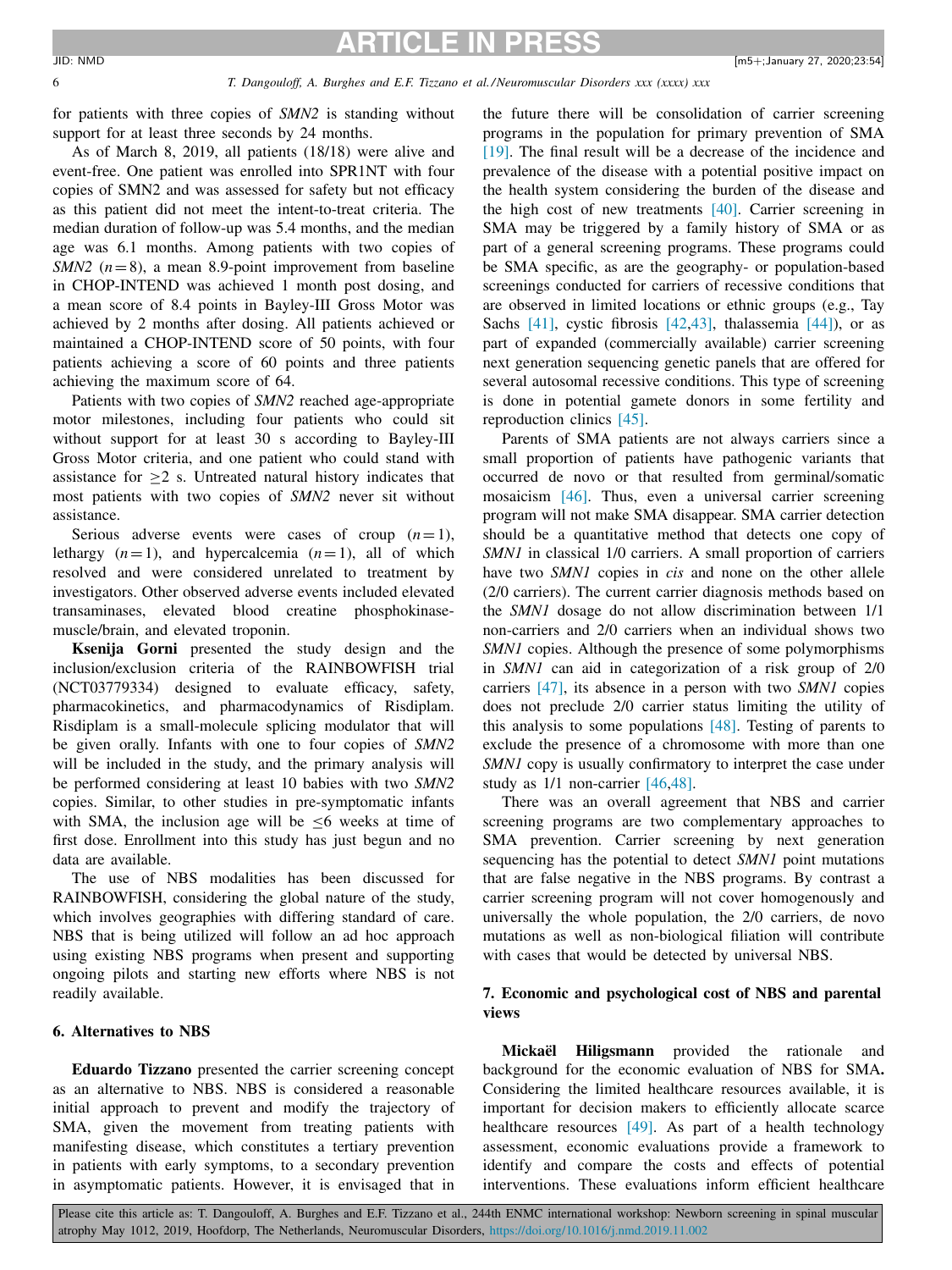allocation and play an increasing role in pricing and reimbursement decisions and are formally requested in many countries [\[50\].](#page-10-0)

An economic evaluation can be defined as a comparative analysis between two or more interventions in terms of costs and outcomes [\[51\].](#page-10-0) The most common type of economic evaluation is a cost-utility analysis where the outcomes are expressed in quality-adjusted life years (QALYs) that correspond to the number of years in good health and allow capture of the effects of health interventions on both mortality and morbidity. The results of an economic evaluation are typically expressed in terms of an incremental cost-effectiveness ratio defined as the difference in terms of costs between two interventions divided by their difference in effectiveness. An incremental cost-effectiveness ratio represents the additional cost of an intervention per effectiveness unit (e.g., QALY gained) versus the comparator. To qualify an intervention as cost-effective, the incremental cost-effectiveness ratio is compared to a cost-effectiveness threshold representing the decision makers' willingness to pay per effect unit. If the incremental cost-effectiveness ratio falls below the cost-effectiveness threshold, the intervention is considered as cost-effective. Cost-effective thresholds are estimated, for example, at \$100,000 to \$150,000 per QALY gained in the USA [\[52\]](#page-10-0) and are commonly higher for orphan drugs, end of life diseases, and very severe diseases.

Few economic evaluations have been conducted in the field of SMA although there have been some reports about the cost-effectiveness of Spinraza for reimbursement decisions [\[53\],](#page-10-0) a report of the Institute for Clinical and Economic Review in the USA [\[54\],](#page-10-0) and one scientific article to assess the cost-effectiveness of Spinraza in Sweden [\[55\].](#page-10-0) These studies reported a high incremental cost-effectiveness ratio of an SMA drug (by example estimated at  $€551,300$ and €311,800 for Spinraza for the infantile-onset model and later-onset model, respectively) [\[55\]](#page-10-0) suggesting that, at current prices, SMA drugs are not cost-effective at common thresholds for cost-effectiveness. However, alongside economic considerations, other criteria are important for drug value assessment including the lack of alternative treatment, the societal impact, ethical considerations, and budget impact. The Institute for Clinical and Economic Review in the USA has recognized the high benefits of Spinraza and Zolgensma and the need to consider contextual issues and broader benefits for patients and families in the judgment of overall drug value [\[54\].](#page-10-0) A value framework developed specifically for SMA should take into account, in addition to QALY and net costs, factors such as equity, real option value, value of hope, and severity of disease [\[56\].](#page-10-0)

The one economic evaluation of screening for SMA conducted to date suggested that screening for SMA is not cost-effective [\[57\].](#page-10-0) This study was, however, conducted several years ago when drug treatments were not yet available and thus needs to be updated. Given the increasing use of NBS for SMA worldwide and effective treatment options, alongside the importance of economic considerations, investigating the cost-effectiveness of NBS

for SMA is needed. As pre-symptomatic treatment of SMA has been shown to be associated with improved treatment benefits compared to post-symptomatic treatment  $[11,12]$ , we anticipate that an economic evaluation comparing NBS followed by pre-symptomatic treatment could represent a high economic value compared to no screening followed by post-symptomatic treatment. In summary, given the increasing importance of economic evaluations and increasing interest and use of NBS for SMA, it will be important to investigate the cost-effectiveness of NBS for SMA. This analysis will provide relevant information for policy makers.

**Philip Young** presented data on the views of the general population and SMA community on NBS in the UK. This project was coordinated by Dr. Felicity Boardman [\[58\]](#page-10-0) (Warwick Medical School) as part of the Imagining Futures Project and was conducted before the availability of innovative medication. This mixed model study involved qualitative (interviews with the SMA community members) and quantitative (survey-based) analyses. Even in absence of disease-modifying treatment, the majority of participants supported NBS (70% for the SMA community; 84% for the general population). The most common reasons cited were (1) it would increase support for children and families; (2) it would facilitate enrolment in clinical trials; and (3) it would allow parents to make informed decisions about future pregnancies. Finally, the data highlighted that participants believed the diagnosis of SMA in newborns was important even if the SMA type could not be definitively determined and even in the absence of effective treatment.

**Mencia de Lemus** pointed out that NBS is a tool that can help provide the SMA community with the best available options to tackle their disease. There is increasing evidence that the earlier SMA patients are treated, the better the prognosis. SMA is a fatal or, at the very least, a highly debilitating disease that if untreated leads to inevitable and constant decline, and all possible efforts to change that road should be pursued. It was emphasized that NBS should not be viewed as a way to limit innovative medication to only presymptomatic patients. Data from NBS should not preclude access to therapy by patients who are symptomatic.

**Laetitia Ouillade** gave an overview of the situation in France, where Spinraza is now reimbursed for all patients. She underlined the importance of the medical communication during the diagnosis process, which is even more important in the context of a NBS, as the absence of clinical signs can make a diagnosis difficult to accept for parents. She insisted on the standardized follow up of patients with four copies of *SMN2* if no treatment is offered. In all cases, the physician should present and explain the different approved and investigational treatments, clearly balancing expectations and unknown long-term effects, and give parents time to make a choice.

**Olga Germanenko** explained that families with children with SMA now have high expectations about treatment outcomes that sometimes overpass the actual treatment effect. It is therefore very important to communicate the diagnosis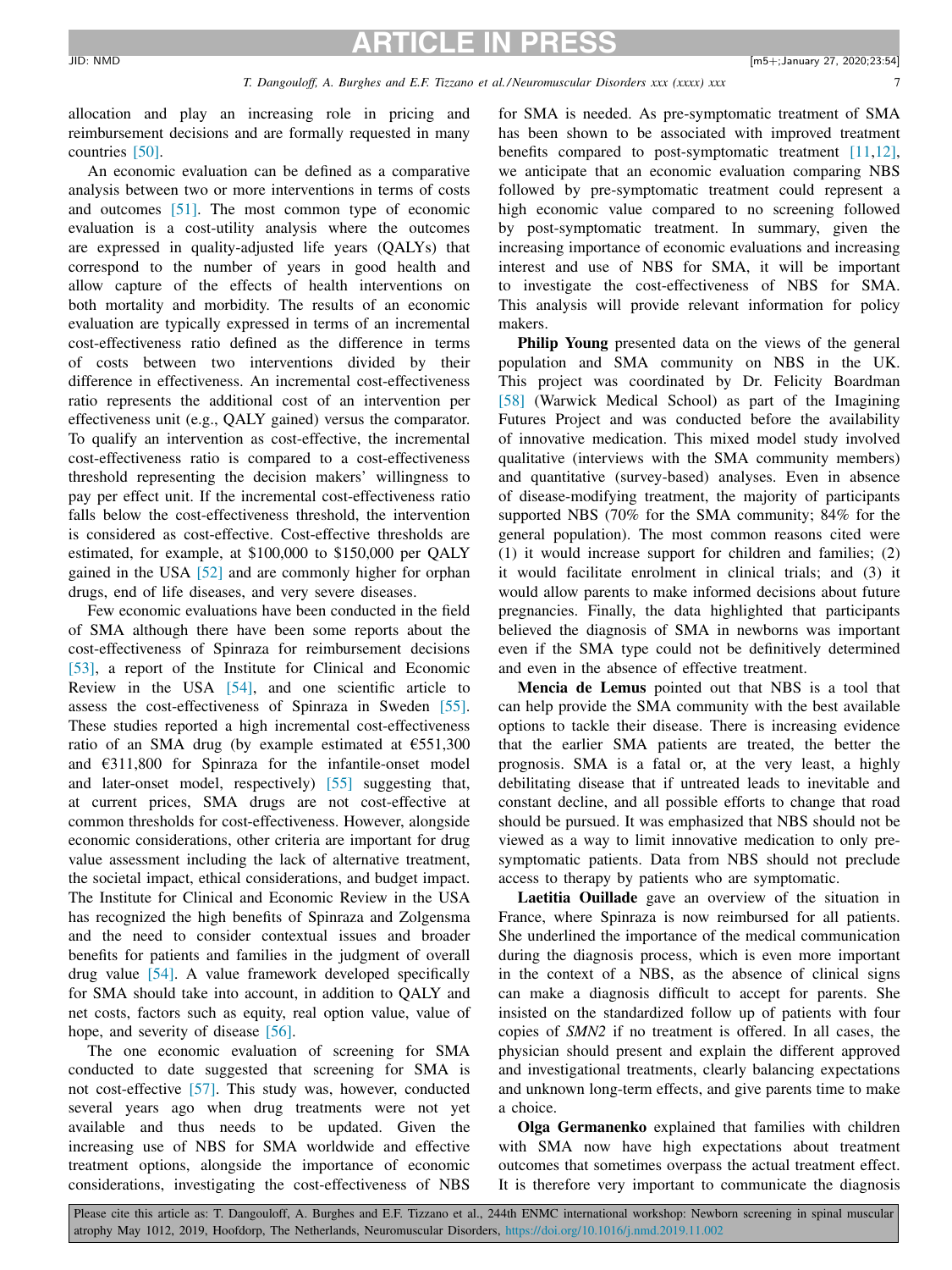8 *T. Dangouloff, A. Burghes and E.F. Tizzano et al./Neuromuscular Disorders xxx (xxxx) xxx*

and treatment options, possible outcomes, and limitations of treatments, as well as the importance of lifelong monitoring. Communication in the NBS screening process has a high impact and should be clear and transparent and reflect the current level of understanding of SMA and the expected effect of potential treatments.

Although NBS for SMA is not yet widely implemented, especially in countries with gaps in access to treatment, it is necessary to gather best practices on different aspects of NBS (e.g., technical, communication, implementation, clinical, legal, advocacy) into guidelines or recommendations that will be useful for countries where NBS is not yet implemented in order to speed up the worldwide process.

**Kacper Rucinski** stated that SMA patient organizations are supportive of universal NBS for SMA. However, they are also mindful of a range of issues related to early diagnostics and treatment. Experience shows that neuromuscular centers of excellence are usually able to provide a good standard of care but that there is insufficient expertise available in smaller hospitals (e.g., local neonatal and pediatric wards), and these facilities will play an important role in NBS and in decisions on the provision of care to newly diagnosed newborns. Future deliverables of the working group should include the development of universal recommendations to be issued as a Consensus Statement on standards for SMA NBS programs. Such a reference document, containing guidance on the topics ranging from diagnostic methods to timelines, parent communication, clinician training, and performance monitoring, would be of immense help in the design and introduction of SMA pilots and national screening programs worldwide.

**Kristin Stephenson** provided an overview of how NBS for neuromuscular disorders is moving forward in the USA, with Pompe disease and SMA both added to the US Recommended Uniform Screening Panel by the US Secretary of Health and Human Services and additional disorders such as Duchenne muscular dystrophy in process for nomination to the Recommended Uniform Screening Panel. Implementation of NBS in the USA is determined on a state-by-state basis. An overview of the mechanisms for adding disorders and policy considerations that impact the inclusion of additional disorders to the individual state testing panels was provided. The Muscular Dystrophy Association's recent interest in NBS is in part due to the nationwide network of multidisciplinary medical clinics across the USA that the Muscular Dystrophy Association supports and that serve as the infrastructure to provide expert clinical care and support to babies with SMA and other neuromuscular diseases and their families who are identified and diagnosed through NBS. Ensuring that uniform screening is implemented across all of the USA and that families have access to the care and support available takes the coordinated activities of multiple stakeholders and collaboration across organizations and entities. In the USA, there has been a significant amount of collaboration among clinicians, researchers, state health laboratory personnel, and patient advocacy groups that is allowing NBS for neuromuscular disease to move forward.

## **8. Toward a collaborative effort for data-based decision making for treatment**

There is today a growing data set from Spinraza and Zolgensma studies that demonstrate the benefits of early pre-symptomatic treatment in patients with two or with three copies of *SMN2* in comparison with post-symptomatic treatments. The question of treating or not treating patients as a function of *SMN2* copy number was initially assessed using a Delphi methodology, and the results led to strong consensus for treating patients with two copies, but results were not clear for patients with three or four copies [\[59\].](#page-10-0) Although the benefit of treating patients with more than three copies of *SMN2* at birth is not established, and the overall feeling of the attendees was that these patients should be treated, the questions of whether or not patients with four copies of SMN2 should be treated at birth is highly debated [\[60\].](#page-10-0)

It was unanimously agreed that a better standardization of copy number quantification is needed and that the natural history of the disease in patients with three or four copies of *SMN2* must be understood before strongly recommending treatment of these patients. This is particularly true in the context of the not-yet-fully-understood short- and long-term safety profiles of the currently used medications. There was a strong agreement that recommendations should be evidencebased.

### **9. Workshop key deliverables**

The attendees defined a working plan (WP) divided into seven work packages in order to provide the data for an evidence-based and data-grounded decision making. To take into consideration a strong request issued by the patients and patient advocates, a WP aimed at establishing best practice and training for NBS was added. Attendees volunteered to participate in the different WPs. The attendees agreed that participation of physicians and scientists outside the group of workshop attendees should be encouraged.

It is likely that data issued from these different WPs will not be available for four to five years and during that time patients with a single or with more than three copies will be detected by NBS. For these subjects, the recommendation of the working group is to carefully evaluate the safety of the available treatments and to individually asses the benefit to risk ratios in these patients taking into account familial background and clinical information. If available, the exploratory evaluation of CMAP, pNF-H and/or other potential biomarkers should be taken into account. The group emphasizes that decision making should be a shared process including clinicians and the patient or patient advocates.

WP1: Best practice for *SMN2* copy number quantification including the minimal quality standard for DNA samples for reliable assessment (A. Burghes, E. Bertini, F. Boemer, E. Tizzano, F. D. Tiziano).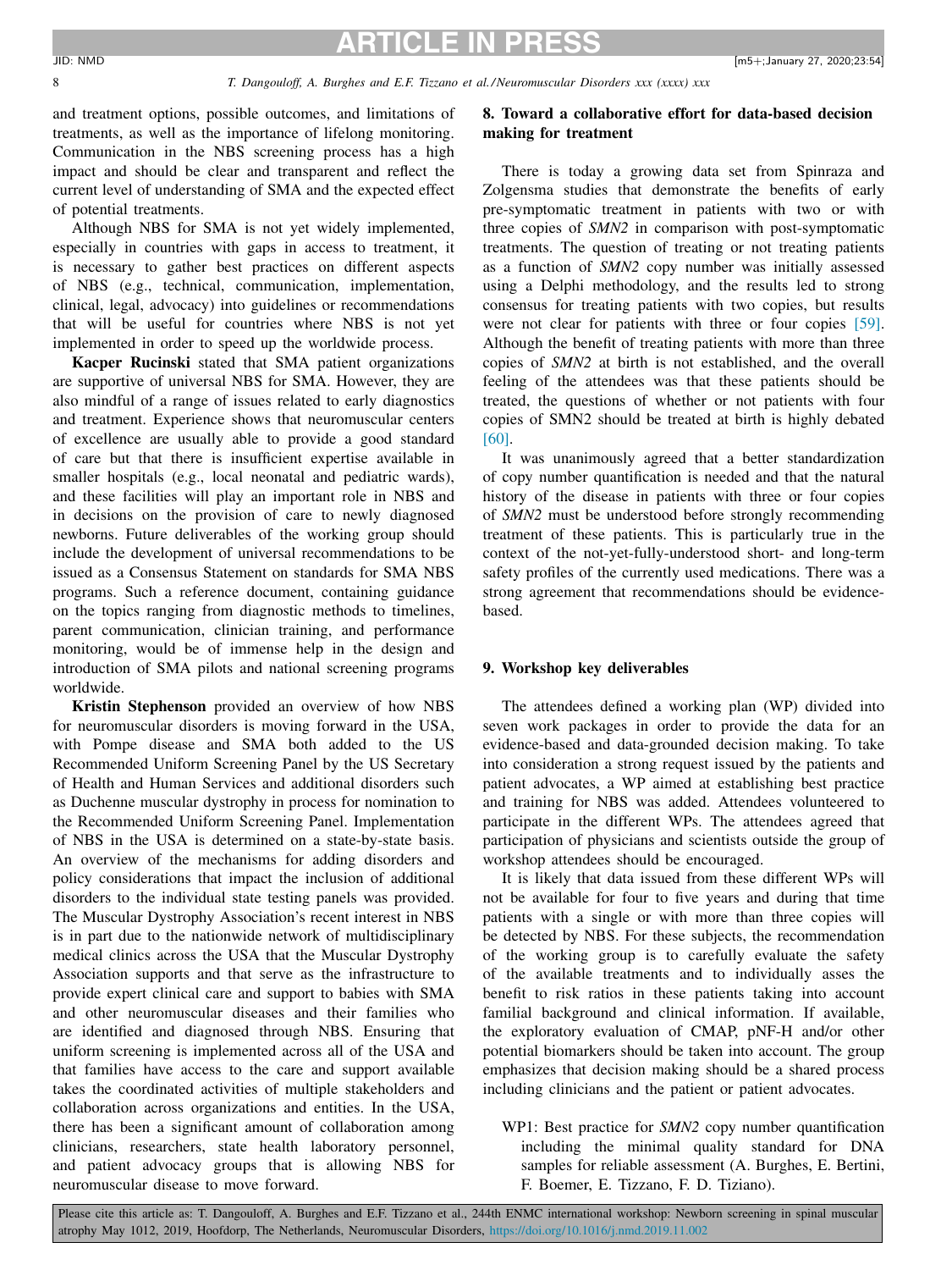- WP2: Identification and re-testing with up-to-date methods samples from patients who have reportedly with four copies of *SMN2* and presented with a severe phenotype or with type 1 or 2 SMA or who are asymptomatic, and identification of potential *SMN2*-related or unrelated modifiers (E. Tizzano, E. Bertini, A. Burghes, F. D. Tiziano).
- WP3: Identification in the published literature of patient series with two, three, and four copies of *SMN2* matching the best practices as defined in WP1, in order to define the major milestones and timelines for different genotypes (E. Tizzano).
- WP4: Establish patient milestones (date at first symptoms, date at diagnosis, and date at death) for patients with four copies using best practice as defined by WP1 and locally assessed (L. Servais).
- WP5: Assess the prevalence of patients identified with *SMN1* loss in the elder general population (A. Burghes, E. Bertini, E. Tizzano, F. D. Tiziano).
- WP6: Develop a European Registry of patients identified by NBS (W. Mueller-Felber, E. Bertini, L. Servais).
- WP7: Train physicians in best practices for NBS for SMA; the aim of this working plan is to welcome physicians and scientists committed to gathering strong data to support evidence-based recommendations to join different working groups (W. Mueller-Felber, E. Tizzano, M. de Lemus, L. Servais, F. D. Tiziano). L. Servais will be responsible for overall coordination of the work plan.

#### **10. Conclusions**

Several studies have demonstrated the benefits of early treatment of patients with SMA and newborn screening for SMA has been initiated in a number of countries. The workshop provided an overview of the current state of the art of different aspects of NBS and SMA including but not limited to scientific, economic, psychological, and ethical perspectives. The attendees did not try to reach a consensus on recommendations for treatment or NBS best practice, which would reflect the opinion only of workshop attendees, but rather defined a working methodology to move forward on critical questions.

### **SMA Study Group**

SMA Study Group authors:

Tamara Dangouloff, University of Liege, Belgium

Arthur Burghes, Ohio State University, Columbus OH Enrico Bertini, Bambino Gesù Children's Hospital, Rome, Italy

François Boemer, University of Liege, Belgium

Mickaël Hiligsmann, Maastricht University, Maastricht, The Netherlands

Wolfgang Mueller-Felber, Ludwig-Maximilian University of Munich, Germany

Francesco Danilo Tiziano, Catholic University of Sacred Heart, Rome, Italy

Philip Young, University of Warwick, Coventry, UK

Eduardo F. Tizzano, University Hospital Valle Hebron, Barcelona, Spain

Laurent Servais, MDUK Neuromuscular Center, University of Oxford, UK & University of Liege, Belgium.

SMA Study Group patient representatives:

Olga Germanenko, Patient Advocacy Group, SMA Moscow, Russia

Mencia de Lemus, Patient Advocacy Group, SMA Spain, Madrid, Spain

Laetitia Ouillade, Patient Advocacy Group, SMA France, Pessac, France

Kasper Rucinski, Patient Advocacy Group, SMA Poland, Poland

Kristin Stephenson, Muscular Dystrophy Association, Washington, D.C., USA

SMA Study Group pharmaceutical company representatives:

Wildon Farwell, Biogen, Boston, MA, USA

Ksenija Gorni, Roche Pharma Research and Early Development, F. Hoffmann –

La Roche Ltd, Basel, Switzerland

Mikael Hjort, PerkinElmer Finland, Turku, Finland

Imran Kausar, Medical Affairs, London, UK and AveXis,

(a division of Novartis, Bannockburn, IL, USA)

#### **Acknowledgments**

The organizers warmly acknowledge the staff of ENMC: Alexandra Breukel, Managing Director and Annelies Zittersteijn, Operational Manager. This Workshop was made possible thanks to the financial support of the European Neuromuscular Centre (ENMC) and ENMC main sponsors: Association Française contre les Myopathies (France), Deutsche Gesellschaft für Muskelkranke (Germany), Muscular Dystrophy Campaign (UK), Muskelsvindfonden (Denmark), Prinses Beatrix Spierfonds (The Netherlands), Schweizerische Stiftung für die Erforschung der Muskelkrankheiten (Switzerland), Telethon Foundation (Italy), Spierziekten Nederland (The Netherlands) and Associated members: Finnish Neuromuscular Association (Finland) and Österreichische Muskelforschung (Austria).

The ENMC is also grateful for the support of MDA USA and SMA Europe.

Special thanks are extended to the members of the ENMC Company Forum: Amicus Therapeutics, AveXis, Biogen, CSL Behring, Ionis Pharmaceuticals, PerkinElmer, Roche, Sanofi Genzyme, Sanquin Plasma Products, Santhera Pharmaceuticals, and other partner organizations for their support of the ENMC workshops.

#### **Abbreviations**

CMAP Compound Muscle Action Potential DBS Dried Blood Spot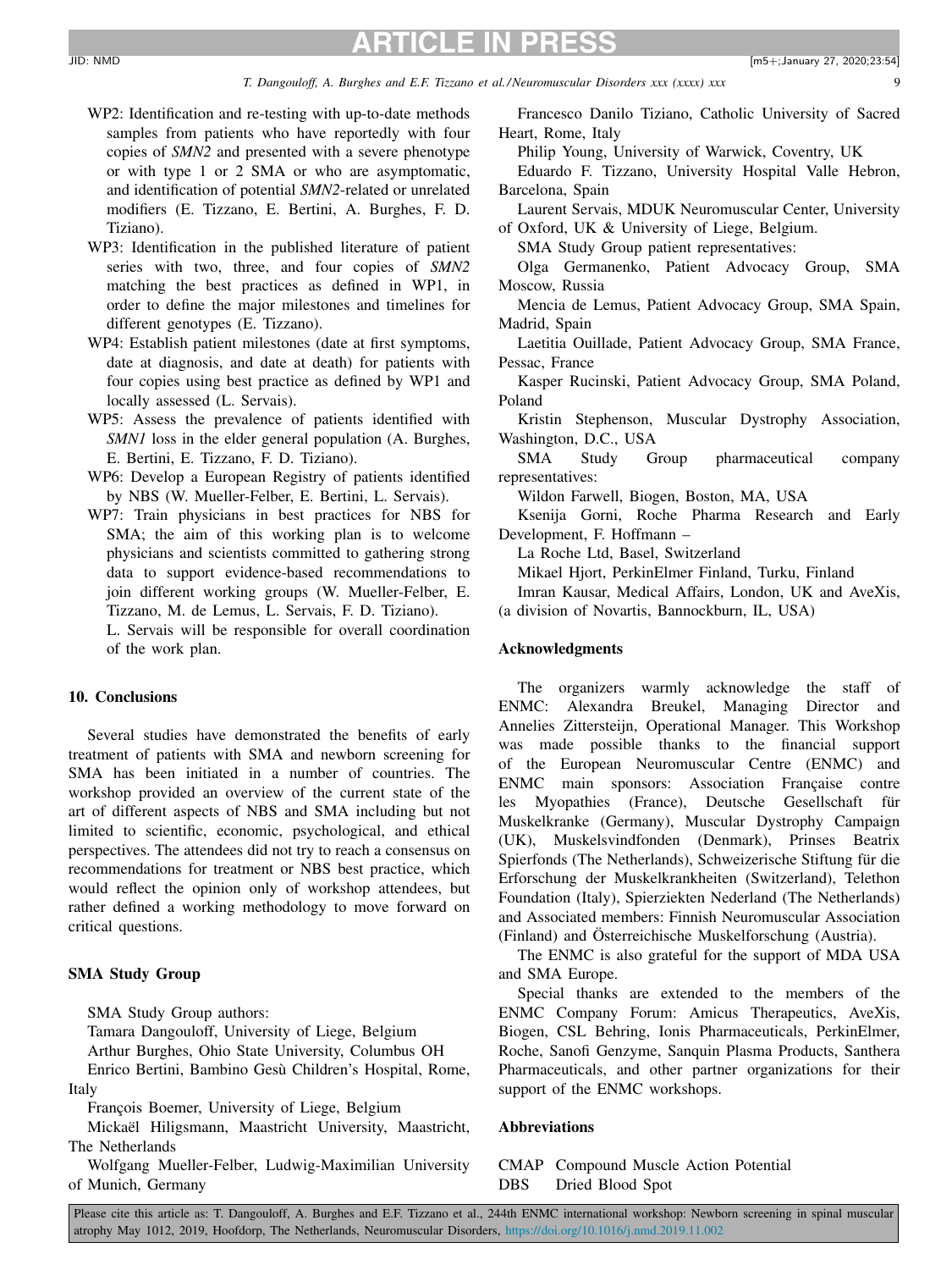<span id="page-9-0"></span>

# **ARTICLE IN PRESS**

10 *T. Dangouloff, A. Burghes and E.F. Tizzano et al./Neuromuscular Disorders xxx (xxxx) xxx*

- DNA Deoxyribonucleic Acid
- FDA Food and Drug Administration
- NBS Newborn Screening
- PCR Polymerase Chain Reaction
- QALY Quality-Adjusted Life Years
- qPCR Quantitative Polymerase Chain Reaction
- SMA Spinal Muscular Atrophy
- SMN Survival of Motor Neuron

### **References**

- [1] [Lefebvre](http://refhub.elsevier.com/S0960-8966(19)31171-X/sbref0001) S, [Burglen](http://refhub.elsevier.com/S0960-8966(19)31171-X/sbref0001) L, [Reboullet](http://refhub.elsevier.com/S0960-8966(19)31171-X/sbref0001) S, [Clermont](http://refhub.elsevier.com/S0960-8966(19)31171-X/sbref0001) O, [Burlet](http://refhub.elsevier.com/S0960-8966(19)31171-X/sbref0001) P, [Viollet](http://refhub.elsevier.com/S0960-8966(19)31171-X/sbref0001) L, et [al.](http://refhub.elsevier.com/S0960-8966(19)31171-X/sbref0001) Identification and characterization of a spinal muscular [atrophy-determining](http://refhub.elsevier.com/S0960-8966(19)31171-X/sbref0001) gene. Cell 1995;80(1):155–65.
- [2] [Alias](http://refhub.elsevier.com/S0960-8966(19)31171-X/sbref0002) L, [Bernal](http://refhub.elsevier.com/S0960-8966(19)31171-X/sbref0002) S, [Fuentes-Prior](http://refhub.elsevier.com/S0960-8966(19)31171-X/sbref0002) P, [Barcelo](http://refhub.elsevier.com/S0960-8966(19)31171-X/sbref0002) MJ, [Also](http://refhub.elsevier.com/S0960-8966(19)31171-X/sbref0002) E, [Martinez-Hernandez](http://refhub.elsevier.com/S0960-8966(19)31171-X/sbref0002) R, et [al.](http://refhub.elsevier.com/S0960-8966(19)31171-X/sbref0002) Mutation update of spinal muscular atrophy in Spain: molecular characterization of 745 unrelated patients and identification of four novel mutations in the SMN1 gene. Hum genet. 2009;125(1):29–39.
- [3] [Dubowitz](http://refhub.elsevier.com/S0960-8966(19)31171-X/sbref0003) V. Sixty years of spinal muscular atrophy: a personal odyssey. Spinal muscular atrophy. Sumner CJ, Paushkin S, Ko C-P, editors. Academic Press; 2017. [xvii–xxxi.](http://refhub.elsevier.com/S0960-8966(19)31171-X/sbref0003)
- [4] [Klug](http://refhub.elsevier.com/S0960-8966(19)31171-X/sbref0004) C, [Schreiber-Katz](http://refhub.elsevier.com/S0960-8966(19)31171-X/sbref0004) O, [Thiele](http://refhub.elsevier.com/S0960-8966(19)31171-X/sbref0004) S, [Schorling](http://refhub.elsevier.com/S0960-8966(19)31171-X/sbref0004) E, [Zowe](http://refhub.elsevier.com/S0960-8966(19)31171-X/sbref0004) J, [Reilich](http://refhub.elsevier.com/S0960-8966(19)31171-X/sbref0004) P, et [al.](http://refhub.elsevier.com/S0960-8966(19)31171-X/sbref0004) Disease burden of spinal muscular atrophy in Germany. Orphanet J Rare Dis. [2016;11\(1\):58.](http://refhub.elsevier.com/S0960-8966(19)31171-X/sbref0004)
- [5] [Chabanon](http://refhub.elsevier.com/S0960-8966(19)31171-X/sbref0005) A, [Seferian](http://refhub.elsevier.com/S0960-8966(19)31171-X/sbref0005) AM, [Daron](http://refhub.elsevier.com/S0960-8966(19)31171-X/sbref0005) A, [Pereon](http://refhub.elsevier.com/S0960-8966(19)31171-X/sbref0005) Y, [Cances](http://refhub.elsevier.com/S0960-8966(19)31171-X/sbref0005) C, [Vuillerot](http://refhub.elsevier.com/S0960-8966(19)31171-X/sbref0005) C, et [al.](http://refhub.elsevier.com/S0960-8966(19)31171-X/sbref0005) Prospective and longitudinal natural history study of patients with type 2 and 3 spinal muscular atrophy: baseline data Nathis-Sma study. PLoS ONE [2018;13\(7\):e0201004.](http://refhub.elsevier.com/S0960-8966(19)31171-X/sbref0005)
- [6] [Calucho](http://refhub.elsevier.com/S0960-8966(19)31171-X/sbref0006) M, [Bernal](http://refhub.elsevier.com/S0960-8966(19)31171-X/sbref0006) S, [Alias](http://refhub.elsevier.com/S0960-8966(19)31171-X/sbref0006) L, [March](http://refhub.elsevier.com/S0960-8966(19)31171-X/sbref0006) F, [Vencesla](http://refhub.elsevier.com/S0960-8966(19)31171-X/sbref0006) A, [Rodriguez-Alvarez](http://refhub.elsevier.com/S0960-8966(19)31171-X/sbref0006) FJ, et [al.](http://refhub.elsevier.com/S0960-8966(19)31171-X/sbref0006) Correlation between SMA type and SMN2 copy number revisited: an analysis of 625 unrelated spanish patients and a compilation of 2834 reported cases. Neuromuscul Disord. [2018;28\(3\):208–15.](http://refhub.elsevier.com/S0960-8966(19)31171-X/sbref0006)
- [7] [Finkel](http://refhub.elsevier.com/S0960-8966(19)31171-X/sbref0007) RS, [Mercuri](http://refhub.elsevier.com/S0960-8966(19)31171-X/sbref0007) E, [Darras](http://refhub.elsevier.com/S0960-8966(19)31171-X/sbref0007) BT, [Connolly](http://refhub.elsevier.com/S0960-8966(19)31171-X/sbref0007) AM, [Kuntz](http://refhub.elsevier.com/S0960-8966(19)31171-X/sbref0007) NL, [Kirschner](http://refhub.elsevier.com/S0960-8966(19)31171-X/sbref0007) J, et [al.](http://refhub.elsevier.com/S0960-8966(19)31171-X/sbref0007) Nusinersen versus sham control in infantile-onset spinal muscular atrophy. New Engl J Med. [2017;377\(18\):1723–32.](http://refhub.elsevier.com/S0960-8966(19)31171-X/sbref0007)
- [8] [Pechmann](http://refhub.elsevier.com/S0960-8966(19)31171-X/sbref0008) A, [Konig](http://refhub.elsevier.com/S0960-8966(19)31171-X/sbref0008) K, [Bernert](http://refhub.elsevier.com/S0960-8966(19)31171-X/sbref0008) G, [Schachtrup](http://refhub.elsevier.com/S0960-8966(19)31171-X/sbref0008) K, [Schara](http://refhub.elsevier.com/S0960-8966(19)31171-X/sbref0008) U, [Schorling](http://refhub.elsevier.com/S0960-8966(19)31171-X/sbref0008) D, et [al.](http://refhub.elsevier.com/S0960-8966(19)31171-X/sbref0008) SMArtCARE – a platform to collect real-life outcome data of patients with spinal muscular atrophy. Orphanet J Rare Dis. [2019;14\(1\):18.](http://refhub.elsevier.com/S0960-8966(19)31171-X/sbref0008)
- [9] [Aragon-Gawinska](http://refhub.elsevier.com/S0960-8966(19)31171-X/sbref0009) K, [Seferian](http://refhub.elsevier.com/S0960-8966(19)31171-X/sbref0009) AM, [Daron](http://refhub.elsevier.com/S0960-8966(19)31171-X/sbref0009) A, [Gargaun](http://refhub.elsevier.com/S0960-8966(19)31171-X/sbref0009) E, [Vuillerot](http://refhub.elsevier.com/S0960-8966(19)31171-X/sbref0009) C, [Cances](http://refhub.elsevier.com/S0960-8966(19)31171-X/sbref0009) C, et [al.](http://refhub.elsevier.com/S0960-8966(19)31171-X/sbref0009) Nusinersen in patients older than 7 months with spinal muscular atrophy type 1: a cohort study. Neurology [2018;91\(14\):e1312–e13e8.](http://refhub.elsevier.com/S0960-8966(19)31171-X/sbref0009)
- [10] [Pane](http://refhub.elsevier.com/S0960-8966(19)31171-X/sbref0010) M, [Palermo](http://refhub.elsevier.com/S0960-8966(19)31171-X/sbref0010) C, [Messina](http://refhub.elsevier.com/S0960-8966(19)31171-X/sbref0010) S, [Sansone](http://refhub.elsevier.com/S0960-8966(19)31171-X/sbref0010) VA, [Bruno](http://refhub.elsevier.com/S0960-8966(19)31171-X/sbref0010) C, [Catteruccia](http://refhub.elsevier.com/S0960-8966(19)31171-X/sbref0010) M, et [al.](http://refhub.elsevier.com/S0960-8966(19)31171-X/sbref0010) Nusinersen in type 1 sma infants, children and young adults: preliminary results on motor function. Neuromuscul Disord. [2018;28\(7\):582–5.](http://refhub.elsevier.com/S0960-8966(19)31171-X/sbref0010)
- [11] [Gidaro](http://refhub.elsevier.com/S0960-8966(19)31171-X/sbref0011) T, [Servais](http://refhub.elsevier.com/S0960-8966(19)31171-X/sbref0011) L. Nusinersen treatment of spinal muscular atrophy: current knowledge and existing gaps. Dev Med Child Neurol. [2019;61\(1\):19–24.](http://refhub.elsevier.com/S0960-8966(19)31171-X/sbref0011)
- [12] De [Vivo](http://refhub.elsevier.com/S0960-8966(19)31171-X/sbref0001aa) D, [Bertini](http://refhub.elsevier.com/S0960-8966(19)31171-X/sbref0001aa) E, [Swoboda](http://refhub.elsevier.com/S0960-8966(19)31171-X/sbref0001aa) KJ, et [al.](http://refhub.elsevier.com/S0960-8966(19)31171-X/sbref0001aa) Nusinersen initiated in infants during the presymptomatic stage of spinal muscular atrophy: Interim efficacy and safety results from the Phase 2 NURTURE study. Neuromusc Disord [2019;29\(11\):842–56.](http://refhub.elsevier.com/S0960-8966(19)31171-X/sbref0001aa)
- [13] [Mendell](http://refhub.elsevier.com/S0960-8966(19)31171-X/sbref0013) JR, [Al-Zaidy](http://refhub.elsevier.com/S0960-8966(19)31171-X/sbref0013) S, [Shell](http://refhub.elsevier.com/S0960-8966(19)31171-X/sbref0013) R, [Arnold](http://refhub.elsevier.com/S0960-8966(19)31171-X/sbref0013) WD, [Rodino-Klapac](http://refhub.elsevier.com/S0960-8966(19)31171-X/sbref0013) LR, [Prior](http://refhub.elsevier.com/S0960-8966(19)31171-X/sbref0013) TW, et [al.](http://refhub.elsevier.com/S0960-8966(19)31171-X/sbref0013) Single-dose gene-replacement therapy for spinal muscular atrophy. N Engl Journal Med. [2017;377\(18\):1713–22.](http://refhub.elsevier.com/S0960-8966(19)31171-X/sbref0013)
- [14] Dabbous O., Sproule D., Feltner D.E., Ogrinc F.G., Menier M., Droege M., et al. Event-Free survival and motor milestone achievement following AVXS-101 and nusinersen interventions contrasted to natural history for type I spinal muscular atrophy patients. AAN: S25: Child Neurology: Spinal Muscular Atrophy: Treatments and Outcomes. 2019.
- [15] Servais L., Baranello G., Day J.W., Deconinck N., Mercuri E., A. K., et al. FIREFISH part 1: survival, ventilation and swallowing ability in infants with type 1 SMA receiving Risdiplam (RG7916). AAN: S25: Child Neurology: Spinal Muscular Atrophy: Treatments and Outcomes. 2019.
- [16] [Dangouloff](http://refhub.elsevier.com/S0960-8966(19)31171-X/sbref0014) T, [Servais](http://refhub.elsevier.com/S0960-8966(19)31171-X/sbref0014) L. Clinical evidence supporting early treatment in SMA. Ther Clin Risk Manag. [2019;15:1153–61.](http://refhub.elsevier.com/S0960-8966(19)31171-X/sbref0014)
- [17] FDA. FDA approves innovative gene therapy to treat pediatric patients with spinal muscular atrophy, a rare disease and leading genetic cause of infant mortality: 05/24/2019; 2019 [Available from: [https://www.fda.gov/news-events/press-announcements/fda-approves](https://www.fda.gov/news-events/press-announcements/fda-approves-innovative-gene-therapy-treat-pediatric-patients-spinal-muscular-atrophy-rare-disease)innovative-gene-therapy-treat-pediatric-patients-spinal-muscularatrophy-rare-disease.
- [18] [Wilson](http://refhub.elsevier.com/S0960-8966(19)31171-X/sbref0015) JMG, [Jungner](http://refhub.elsevier.com/S0960-8966(19)31171-X/sbref0015) G. Principles and practice of screening for disease. Public health paper, 34. World Health [Organization;](http://refhub.elsevier.com/S0960-8966(19)31171-X/sbref0015) 1968.
- [19] [Serra-Juhe](http://refhub.elsevier.com/S0960-8966(19)31171-X/sbref0016) C, [Tizzano](http://refhub.elsevier.com/S0960-8966(19)31171-X/sbref0016) EF. Perspectives in genetic counseling for spinal muscular atrophy in the new therapeutic era: early pre-symptomatic intervention and test in minors. Eur J Human Genet. [2019;27\(12\):1774–82.](http://refhub.elsevier.com/S0960-8966(19)31171-X/sbref0016)
- [20] [Chien](http://refhub.elsevier.com/S0960-8966(19)31171-X/sbref0017) YH, [Chiang](http://refhub.elsevier.com/S0960-8966(19)31171-X/sbref0017) SC, [Weng](http://refhub.elsevier.com/S0960-8966(19)31171-X/sbref0017) WC, [Lee](http://refhub.elsevier.com/S0960-8966(19)31171-X/sbref0017) NC, [Lin](http://refhub.elsevier.com/S0960-8966(19)31171-X/sbref0017) CJ, [Hsieh](http://refhub.elsevier.com/S0960-8966(19)31171-X/sbref0017) WS, et [al.](http://refhub.elsevier.com/S0960-8966(19)31171-X/sbref0017) [Presymptomatic](http://refhub.elsevier.com/S0960-8966(19)31171-X/sbref0017) diagnosis of spinal muscular atrophy through newborn screening. J Pediatr. 2017;190 124-9.e1.
- [21] [Kraszewski](http://refhub.elsevier.com/S0960-8966(19)31171-X/sbref0018) JN, Kay [DM,](http://refhub.elsevier.com/S0960-8966(19)31171-X/sbref0018) [Stevens](http://refhub.elsevier.com/S0960-8966(19)31171-X/sbref0018) CF, [Koval](http://refhub.elsevier.com/S0960-8966(19)31171-X/sbref0018) C, [Haser](http://refhub.elsevier.com/S0960-8966(19)31171-X/sbref0018) B, [Ortiz](http://refhub.elsevier.com/S0960-8966(19)31171-X/sbref0018) V, et [al.](http://refhub.elsevier.com/S0960-8966(19)31171-X/sbref0018) Pilot study of population-based newborn screening for spinal muscular atrophy in new york state. Genet Med. [2018;20\(6\):608–13.](http://refhub.elsevier.com/S0960-8966(19)31171-X/sbref0018)
- [22] [Boemer](http://refhub.elsevier.com/S0960-8966(19)31171-X/sbref0019) F, [Caberg](http://refhub.elsevier.com/S0960-8966(19)31171-X/sbref0019) JH, [Dideberg](http://refhub.elsevier.com/S0960-8966(19)31171-X/sbref0019) V, [Dardenne](http://refhub.elsevier.com/S0960-8966(19)31171-X/sbref0019) D, [Bours](http://refhub.elsevier.com/S0960-8966(19)31171-X/sbref0019) V, [Hiligsmann](http://refhub.elsevier.com/S0960-8966(19)31171-X/sbref0019) M, et [al.](http://refhub.elsevier.com/S0960-8966(19)31171-X/sbref0019) Newborn screening for SMA in Southern Belgium. Neuromuscul Disord. [2019;29\(5\):343–9.](http://refhub.elsevier.com/S0960-8966(19)31171-X/sbref0019)
- [23] [Prior](http://refhub.elsevier.com/S0960-8966(19)31171-X/sbref0020) TW, [Krainer](http://refhub.elsevier.com/S0960-8966(19)31171-X/sbref0020) AR, [Hua](http://refhub.elsevier.com/S0960-8966(19)31171-X/sbref0020) Y, [Swoboda](http://refhub.elsevier.com/S0960-8966(19)31171-X/sbref0020) KJ, [Snyder](http://refhub.elsevier.com/S0960-8966(19)31171-X/sbref0020) PC, [Bridgeman](http://refhub.elsevier.com/S0960-8966(19)31171-X/sbref0020) SJ, et [al.](http://refhub.elsevier.com/S0960-8966(19)31171-X/sbref0020) A positive modifier of spinal muscular atrophy in the SMN2 gene. Am J Hum Genet. [2009;85\(3\):408–13.](http://refhub.elsevier.com/S0960-8966(19)31171-X/sbref0020)
- [24] [Wu](http://refhub.elsevier.com/S0960-8966(19)31171-X/sbref0021) X, [Wang](http://refhub.elsevier.com/S0960-8966(19)31171-X/sbref0021) SH, [Sun](http://refhub.elsevier.com/S0960-8966(19)31171-X/sbref0021) J, [Krainer](http://refhub.elsevier.com/S0960-8966(19)31171-X/sbref0021) AR, [Hua](http://refhub.elsevier.com/S0960-8966(19)31171-X/sbref0021) Y, [Prior](http://refhub.elsevier.com/S0960-8966(19)31171-X/sbref0021) TW. A-44G transition in SMN2 intron 6 protects patients with spinal muscular atrophy. Hum Mol Genet. [2017;26\(14\):2768–80.](http://refhub.elsevier.com/S0960-8966(19)31171-X/sbref0021)
- [25] [Ruhno](http://refhub.elsevier.com/S0960-8966(19)31171-X/sbref0022) C, [McGovern](http://refhub.elsevier.com/S0960-8966(19)31171-X/sbref0022) VL, [Avenarius](http://refhub.elsevier.com/S0960-8966(19)31171-X/sbref0022) MR, [Snyder](http://refhub.elsevier.com/S0960-8966(19)31171-X/sbref0022) PJ, [Prior](http://refhub.elsevier.com/S0960-8966(19)31171-X/sbref0022) TW, [Nery](http://refhub.elsevier.com/S0960-8966(19)31171-X/sbref0022) FC, et [al.](http://refhub.elsevier.com/S0960-8966(19)31171-X/sbref0022) Complete sequencing of the SMN2 gene in SMA patients detects SMN gene deletion junctions and variants in SMN2 that modify the SMA phenotype. Hum Genet. [2019;138\(3\):241–56.](http://refhub.elsevier.com/S0960-8966(19)31171-X/sbref0022)
- [26] [Bernal](http://refhub.elsevier.com/S0960-8966(19)31171-X/sbref0023) S, [Alias](http://refhub.elsevier.com/S0960-8966(19)31171-X/sbref0023) L, [Barcelo](http://refhub.elsevier.com/S0960-8966(19)31171-X/sbref0023) MJ, [Also-Rallo](http://refhub.elsevier.com/S0960-8966(19)31171-X/sbref0023) E, [Martinez-Hernandez](http://refhub.elsevier.com/S0960-8966(19)31171-X/sbref0023) R, [Gamez](http://refhub.elsevier.com/S0960-8966(19)31171-X/sbref0023) J, et [al.](http://refhub.elsevier.com/S0960-8966(19)31171-X/sbref0023) The c.859G>C variant in the SMN2 gene is associated with types II and III sma and originates from a common ancestor. J Med Genet. [2010;47\(9\):640–2.](http://refhub.elsevier.com/S0960-8966(19)31171-X/sbref0023)
- [27] [Schorling](http://refhub.elsevier.com/S0960-8966(19)31171-X/sbref0024) DC, [Becker](http://refhub.elsevier.com/S0960-8966(19)31171-X/sbref0024) J, [Pechmann](http://refhub.elsevier.com/S0960-8966(19)31171-X/sbref0024) A, [Langer](http://refhub.elsevier.com/S0960-8966(19)31171-X/sbref0024) T, [Wirth](http://refhub.elsevier.com/S0960-8966(19)31171-X/sbref0024) B, [Kirschner](http://refhub.elsevier.com/S0960-8966(19)31171-X/sbref0024) J. Discrepancy in redetermination of SMN2 copy numbers in children with SMA. Neurology [2019;93\(6\):267–9.](http://refhub.elsevier.com/S0960-8966(19)31171-X/sbref0024)
- [28] [Feldkotter](http://refhub.elsevier.com/S0960-8966(19)31171-X/sbref0025) M, [Schwarzer](http://refhub.elsevier.com/S0960-8966(19)31171-X/sbref0025) V, [Wirth](http://refhub.elsevier.com/S0960-8966(19)31171-X/sbref0025) R, [Wienker](http://refhub.elsevier.com/S0960-8966(19)31171-X/sbref0025) TF, [Wirth](http://refhub.elsevier.com/S0960-8966(19)31171-X/sbref0025) B. Quantitative analyses of SMN1 and SMN2 based on real-time lightCycler PCR: fast and highly reliable carrier testing and prediction of severity of spinal muscular atrophy. Am J Hum Genet. [2002;70\(2\):358–68.](http://refhub.elsevier.com/S0960-8966(19)31171-X/sbref0025)
- [29] [Yuan](http://refhub.elsevier.com/S0960-8966(19)31171-X/sbref0026) A, Rao [MV,](http://refhub.elsevier.com/S0960-8966(19)31171-X/sbref0026) [Veeranna,](http://refhub.elsevier.com/S0960-8966(19)31171-X/sbref0026) [Nixon](http://refhub.elsevier.com/S0960-8966(19)31171-X/sbref0026) RA. Neurofilaments and neurofilament proteins in health and disease. Cold Spring Harb Perspect Biol [2017;9:a018309.](http://refhub.elsevier.com/S0960-8966(19)31171-X/sbref0026)
- [30] [Petzold](http://refhub.elsevier.com/S0960-8966(19)31171-X/sbref0027) A. Neurofilament phosphoforms: surrogate markers for axonal injury, degeneration and loss. J Neurol Sci. [2005;233\(1–2\):183–98.](http://refhub.elsevier.com/S0960-8966(19)31171-X/sbref0027)
- [31] [Mercuri](http://refhub.elsevier.com/S0960-8966(19)31171-X/sbref0028) E, [Darras](http://refhub.elsevier.com/S0960-8966(19)31171-X/sbref0028) BT, [Chiriboga](http://refhub.elsevier.com/S0960-8966(19)31171-X/sbref0028) CA, [Day](http://refhub.elsevier.com/S0960-8966(19)31171-X/sbref0028) JW, [Campbell](http://refhub.elsevier.com/S0960-8966(19)31171-X/sbref0028) C, [Connolly](http://refhub.elsevier.com/S0960-8966(19)31171-X/sbref0028) AM, et [al.](http://refhub.elsevier.com/S0960-8966(19)31171-X/sbref0028) Nusinersen versus sham control in later-onset spinal muscular atrophy. N Engl J Med. [2018;378\(7\):625–35.](http://refhub.elsevier.com/S0960-8966(19)31171-X/sbref0028)
- [32] [Darras](http://refhub.elsevier.com/S0960-8966(19)31171-X/sbref0029) BT, [Chiriboga](http://refhub.elsevier.com/S0960-8966(19)31171-X/sbref0029) CA, [Iannaccone](http://refhub.elsevier.com/S0960-8966(19)31171-X/sbref0029) ST, [Swoboda](http://refhub.elsevier.com/S0960-8966(19)31171-X/sbref0029) KJ, [Montes](http://refhub.elsevier.com/S0960-8966(19)31171-X/sbref0029) J, [Mignon](http://refhub.elsevier.com/S0960-8966(19)31171-X/sbref0029) L, et [al.](http://refhub.elsevier.com/S0960-8966(19)31171-X/sbref0029) Nusinersen in later-onset spinal muscular atrophy: long-term results from the phase 1/2 studies. Neurology [2019;92\(21\):e2492–ee506.](http://refhub.elsevier.com/S0960-8966(19)31171-X/sbref0029)
- [33] Human N.F.-H. Simple plex assay for the detection of human neurofilament heavy (NF-H) in serum pEH, and cerebrospinal fluid (CSF) [ProteinSimple assay specification sheet]. Available at: https:// [www.proteinsimple.com/documents/NF-H\\_Specification\\_Sheet\\_Rev\\_B.](https://www.proteinsimple.com/documents/NF-H_Specification_Sheet_Rev_B.pdf) pdf. Accessed 20 May 2019.